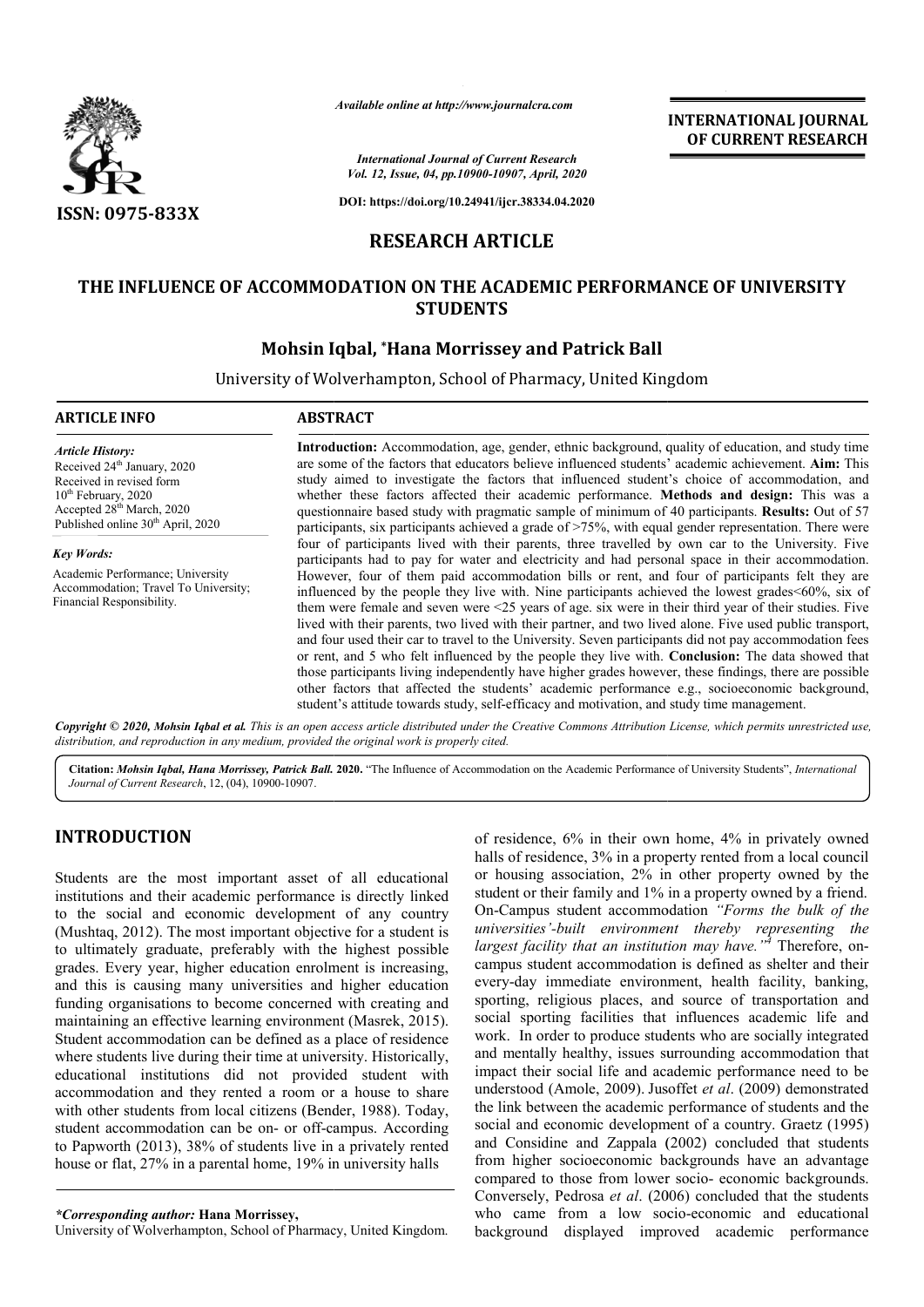compared to those coming from a higher socio-economic background, which they described as *'educational elasticity'*. Ali *et al*. (2013) listed the factors affecting the academic performance of students as; gender, age, socio-economic status, residential area and daily study time. The results showed that students coming from a privileged background demonstrated higher grades. Idoko *et al*. (2015) investigated the effect of alcohol consumption on the academic performance of students; they found that there was a significant difference in the academic performance of students with high alcohol consumption and those who did not consume alcohol. Jayanthi *et al*. (2014) found; nationality of student, part- time employment, extracurricular activities and future planning, or lack of it, can affect academic performance. Crosne and Elder (2004) reported that private educational institutions performed better than public institutions due to better funding and access to resources such as computers.

Zotorvie (2017) showed; proximity to lecture halls, spacious and well-ventilated rooms; a calm and peaceful environment, availability of study areas, affordable accommodation fee, and availability of electricity and water were the most important factors that influenced the students' choice of accommodation. Chiguvi (2018) demonstrated that a lack of space for construction and a lack of partnership between government and private universities also have impact on students' academic performance and encouraged truancy and poor attention to academic studies. Oluwaseyi (2015) revealed that students who lived on-campus performed better than off-campus colleagues. Joan (2010) in a cross-sectional survey (202 students, 30 teachers and 7 head teachers) concluded that students who were not satisfied with their living conditions performed poorly compared to students who were satisfied. Murray (2010) investigated the impact of dormitory living on the academic performance of students. Several Universities in the United States require freshmen (new arrivals) to live in dormitories on the basis that living on campus leads to improved academic performance and lower drop-out rates. Large universities also provide academic services in dormitories such as tutoring and student organisations that encourage a comfortable learning environment. The data collected showed that living on campus increases GPA achieved on average by between 0.19 and 0.97. Fields (1991) investigated the effect of on-campus accommodation versus off-campus accommodation on the academic performance of African-American students. The major objective was to survey and provide information on the different types of accommodations, African-American students' concerns, and how these affected their academic achievement. The data collected in this study indicated that there was no significant difference between the academic performance of African-American students residing on-campus and those living offcampus using grade point average as a measure.

Simpson and Burnett (2017) looked at first year undergraduate students enrolled at a public university in south-eastern Virginia. The researchers considered, age, gender, and ethnicity as moderating factors in the relationship between accommodation and academic performance. The final participant group consisted of 870 full-time students who participated in the National Survey of Student Engagement (NSSE) in 2010 and indicated accommodation as residential (on-campus) or commuter (off-campus). Grade Point Average (GPA) was used to measure academic performance. The results revealed that commuter students demonstrated

significantly higher GPAs compared to residents. However, the effect size suggested this finding was inconclusive. The results did not support the moderating effects of age, gender, and ethnicity on the relationship between accommodation and academic performance. These findings supported previous studies that suggest the amount of time and energy students invest into their education is directly related to academic achievement. Furthermore, regardless of accommodation, it is important for the school, faculty and administrators to work together to ensure the academic success of all students (Papworth, 2013; Brenya, 2014; Uo, 2019).

**Aim:** The purpose of this study was to gather information from a questionnaire and assess whether differences in accommodation [e.g. live at home, live on campus, sharing a residence] and factors within accommodation [e.g. availability of study area] affect the academic performance of university students.

**Ethics:** The Local School of Pharmacy Ethics Board at the University approved the conduct of this study.

Location: The target population of the study was students from foundation year to postgraduate studies at the University. This study conducted in the University food court to allow a wide range of students from many courses to take part.

**Sample:** Only students (not university staff) were allowed to answer the questionnaire due to the study special area of the effects of different types of accommodation on the academic performance of students. The university offers courses in over 70 different subjects and graduates >4000 students annually.

A pragmatic sample size of 57 students completed the questionnaires, with seven participants were enrolled after saturation was reached  $(>10\%)$  to ensure no new themes are immerging.

**Methods and design:** The questionnaire was produced including both closed-ended and open-ended questions. The open-ended questions were used to help prompt the participants to voice their opinions on the study topic. The questionnaire was produced based on the domains that previous studies found to be significant. The close-ended general questions included age, gender, year of studies and ethnic background. Those regarding accommodation included the type of accommodation, the time taken travel to classes and the factors which influenced their choice of accommodation. The open-ended questions were asked to obtain information on what influenced the participants' choice of accommodation and to explain whether they believed accommodation influenced the academic performance of students. The participants were also asked to state their overall grade percentage as this would be used to compare whether differences in accommodation has an impact on the academic performance of students. The data was analysed using a Microsoft Excel™ spreadsheet.

**Findings:** As shown in Table 1, the majority of participants (67%) were females compared to 33% males. Further, (80.7%) of the participants were aged 25 or under compared to 19.3% over 25 years of age. The analysis further revealed that 29.8% of participants were of Asian origin, 28.0% of participants were of white descent, 24.6% of participants identified as black, 8.8% of participants were of Middle Eastern descent and 8.8% of participants did not want to disclose.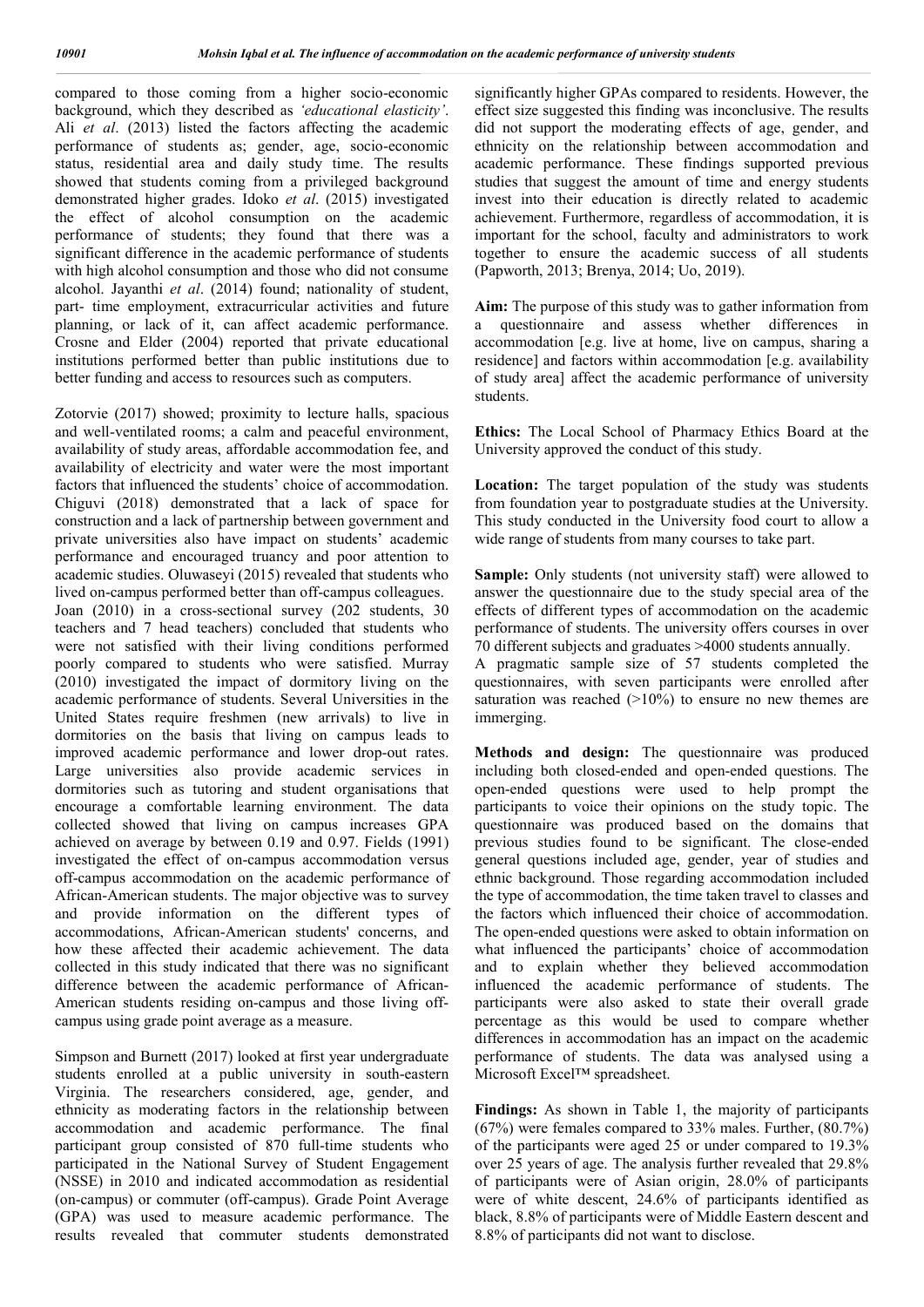#### **Table 1. Demographic information of participants**

| Demographics     | Number          | Percentage (%) |
|------------------|-----------------|----------------|
|                  | Gender          |                |
| Male             | 19              | 33.3           |
| Female           | 38              | 66.7           |
|                  | Age             |                |
| Under 21         | 19              | 33.3           |
| $21 - 25$        | 27              | 47.4           |
| $26 - 30$        | 9               | 15.8           |
| Over 30          | $\overline{2}$  | 3.5            |
|                  | Ethnicity       |                |
| Asian            | 17              | 29.8           |
| White            | 16              | 28.0           |
| Black            | 14              | 24.6           |
| Middle Eastern   | 5               | 8.8            |
| Did not disclose | 5               | 8.8            |
|                  | Year of studies |                |
| Foundation       | 18              | 31.6           |
| First year       | 3               | 5.3            |
| Second year      | 8               | 14.0           |
| Third year       | 19              | 33.3           |
| Fourth year      | 4               | 7.0            |
| Postgraduate     | 5               | 8.8            |



**Figure 1. Type of accommodation by gender**



**Figure 2. Type of accommodation by age**



**Figure 3. Type of accommodation by ethnicity**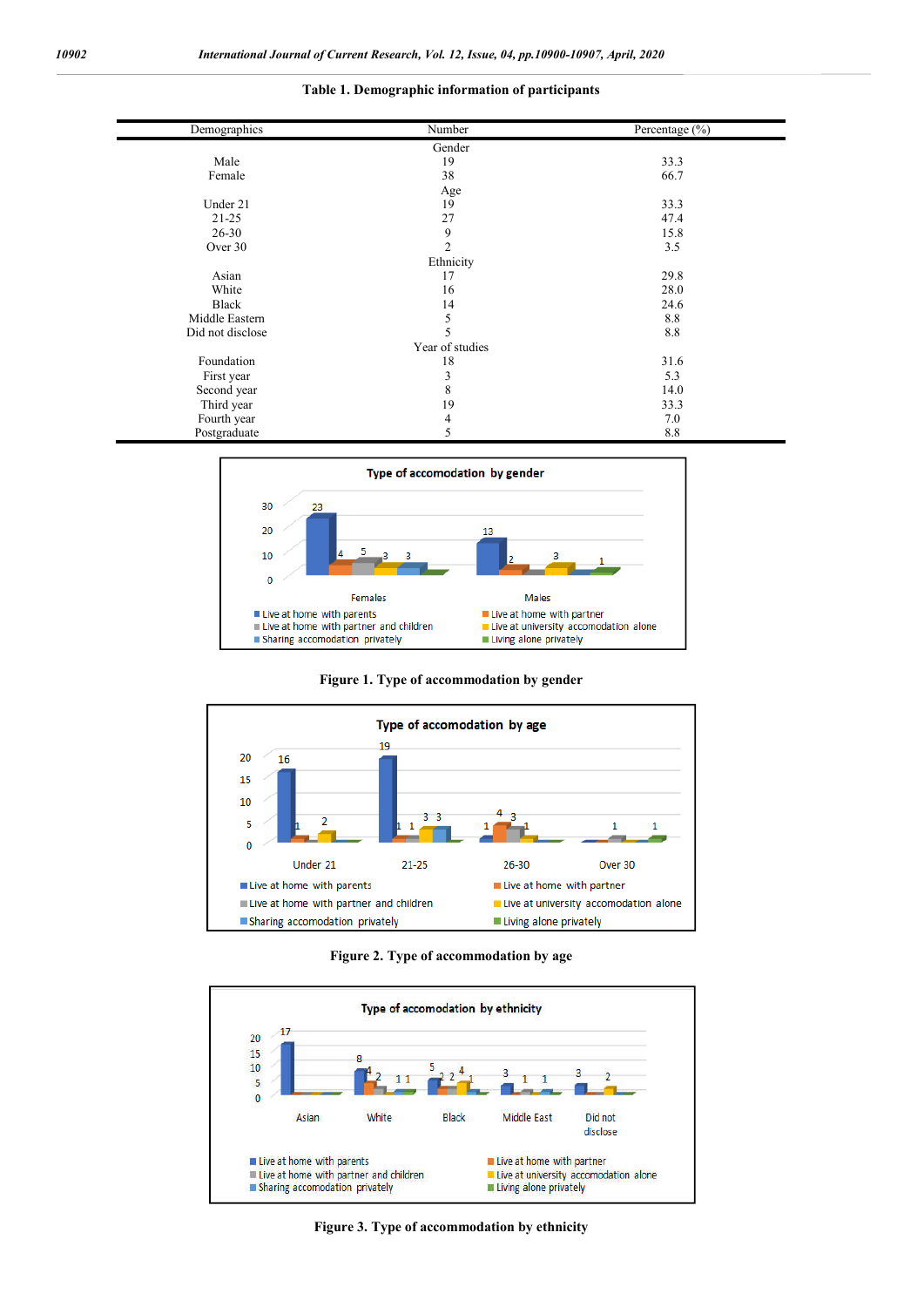

**Figure 4.Type of accommodation by year of studies**



**Figure 5. Time taken to travel to university by types of accommodation**



**Figure 6. Type of travel by accommodation**



**Figure 7. Overall grade percentage by accommodation**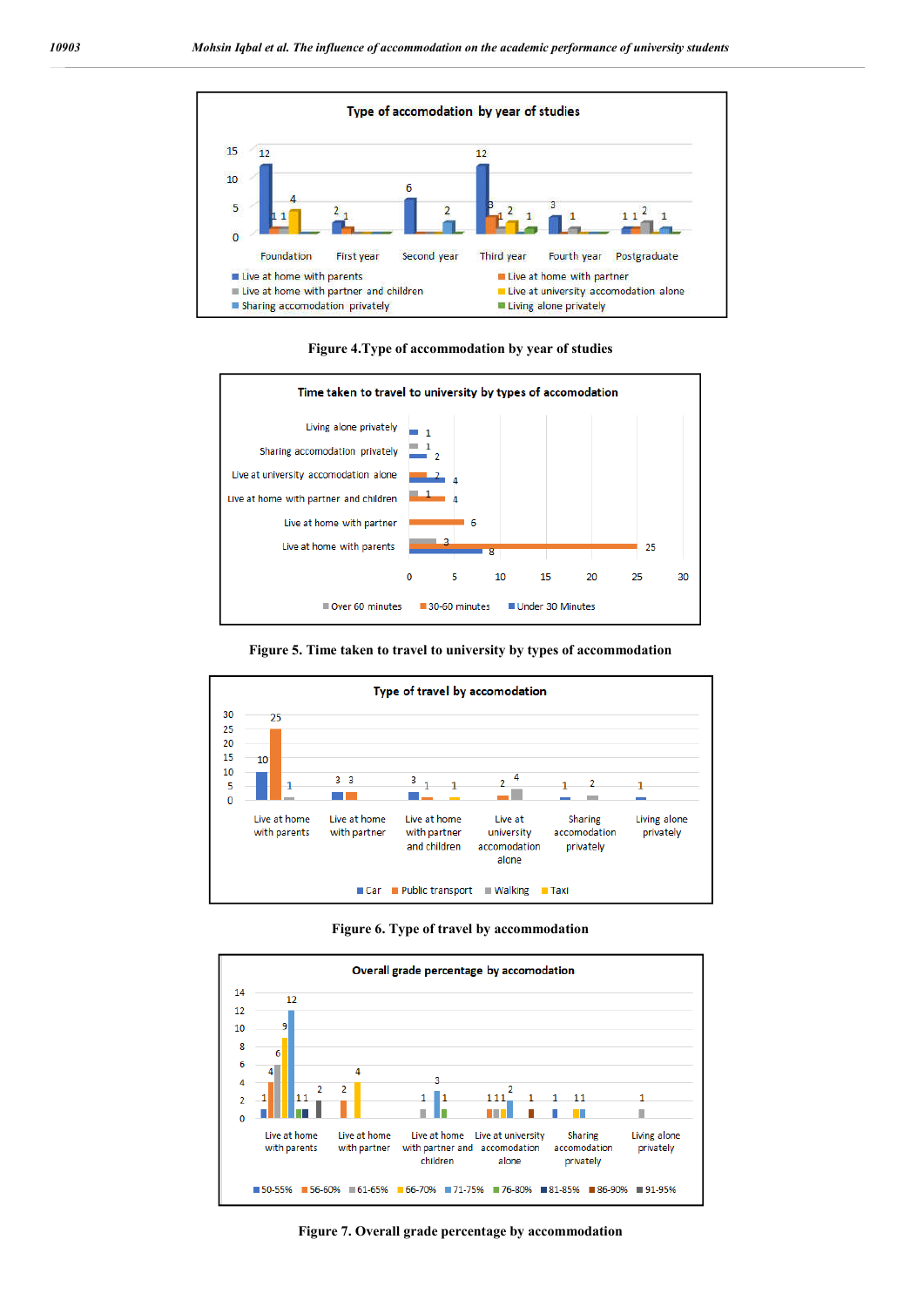

**Figure 8. Overall grade percentage by travel time**



**Figure 9. Overall grade percentage by type of travel**

|  | Table 2. Participants response to factors that influence their choice of accommodation |  |
|--|----------------------------------------------------------------------------------------|--|
|--|----------------------------------------------------------------------------------------|--|

| Factors                                             | Yes | No | N/A |
|-----------------------------------------------------|-----|----|-----|
| have and pay for water and electricity              |     |    |     |
| have personal space and privacy                     | 50  |    |     |
| pay accommodation fees or rent                      |     | 29 |     |
| feel you are influenced by the people you live with |     | 24 |     |
| have access to recreational facilities              |     |    |     |
| have availability of study area                     | 50  |    |     |
| have access to transport                            | 44  |    |     |
| have calm and peaceful environment                  |     |    |     |

|  | Table 3. Average overall grade percentage by demographics |  |  |
|--|-----------------------------------------------------------|--|--|
|  |                                                           |  |  |

| Demographics           | Average overall grade percentage (%) |
|------------------------|--------------------------------------|
| Gender                 |                                      |
| Male                   | 71                                   |
| Female                 | 69                                   |
| Age                    |                                      |
|                        |                                      |
| Under 21               | 73                                   |
| $21 - 25$              | 69                                   |
| $26 - 30$              | 68                                   |
| Over 30                | 71                                   |
| <b>Ethnicity</b>       |                                      |
| Asian                  | 70                                   |
| White                  | 71                                   |
| <b>Black</b>           | 73                                   |
| Middle Eastern         | 64                                   |
| Did not disclose       | 65                                   |
| <b>Year of studies</b> |                                      |
| Foundation             | 74                                   |
| First year             | 72                                   |
| Second year            | 67                                   |
| Third year             | 66                                   |
| Fourth year            | 65                                   |
| Postgraduate           | 78                                   |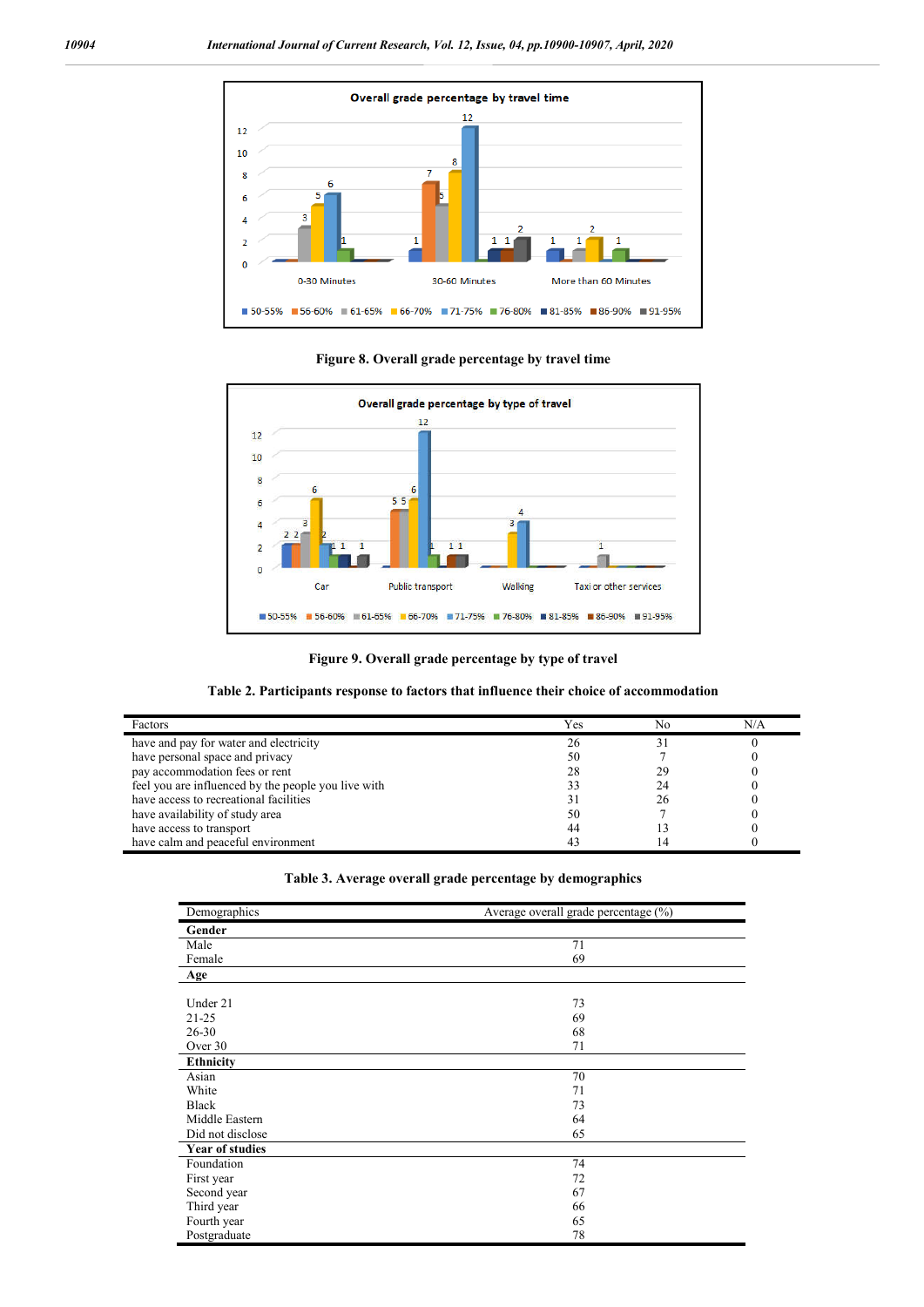| Factors                                             | Average overall grade percentage (%) |
|-----------------------------------------------------|--------------------------------------|
| Have and pay for water and electricity              |                                      |
| Yes                                                 | 70                                   |
| N <sub>o</sub>                                      | 70                                   |
| Have personal space and privacy                     |                                      |
| Yes                                                 | 70                                   |
| N <sub>o</sub>                                      | 70                                   |
|                                                     |                                      |
| Pay accommodation fees or rent<br>Yes               | 69                                   |
| No                                                  | 71                                   |
|                                                     |                                      |
| Feel you are influenced by the people you live with |                                      |
| Yes                                                 | 69                                   |
| N <sub>o</sub>                                      | 72                                   |
| Have access to recreational facilities              |                                      |
| Yes                                                 | 69                                   |
| N <sub>o</sub>                                      | 71                                   |
| Have availability of study area                     |                                      |
| Yes                                                 | 69                                   |
| N <sub>o</sub>                                      | 74                                   |
| Have access to transport                            |                                      |
| Yes                                                 | 69                                   |
| No                                                  | 72                                   |
| Have calm and peaceful environment                  |                                      |
| Yes                                                 | 69                                   |
| No                                                  | 72                                   |

**Table 4. Overall grade percentage by factors within accommodations**

**Table 5. Comparing High Achievers and Low Achievers**

|                | Live at home | Pay rent and bills | Grade |
|----------------|--------------|--------------------|-------|
| High achievers | 66.70%       | 33.30%             | 75%   |
| Low achievers  | 55.60%       | 44.40%             | 60%   |
| $SD-/-$        | 0.08         | 0.08               | 0.1   |

**Table 6. The effect of family responsibilities on grades**

|                     | Number of participants | Grade |
|---------------------|------------------------|-------|
| Living alone        | 18%                    | 75%   |
| Living with partner | 20%                    | 67%   |
| $SD-/-$             | 0.01                   | 0.06  |

Most of the participants who took part in this research study were in the foundation year (32%) or final year (33%) of their studies. In terms of accommodation, the majority (63.2%) of participants lived at home with their parent(s), 10.5% of participants live at home with their partner, 8.8% of participants live at home with their partner and children, 10.5% of participants live at university accommodation alone, 5.3% of participants are sharing accommodation privately and 1.7% of participants are living alone privately. Figure 1 shows the differences in accommodation by gender. The majority of participants who were under 21 years of age (84.2%) and 21- 25 years of age (70.4%) lived at home with their parents. Most of the participants aged between 26-30 years of age lived at home with their partner (Figure 2). Only 11.1% of participants lived at university accommodation alone. All participants of Asian descent who took part in this survey lived at home with their parents compared to 50% of participants of white descent, 35.7% of participants of black descent and 60% of participants of Middle Eastern origin (Figure 3). The participants who lived in university accommodation (Figure 4) were mostly from foundation year (88%) and third year (20%). For 65% of participants it took between 30-60 minutes to attend their university classes from their accommodation. This is compared to 26.3% of participants that took<30 minutes and only 8.7% of participants took >60 minutes to attend their university classes. As shown in figure 5, the majority (69.5%) of participants that lived at home with parents, taking between 30-60 minutes to travel to university. Most participants used public transport to travel to university (54.4%) compared to

31.6% of participants that travelled by car, 12.3% of participants that walked, and only 1.7% of participants that travelled by taxi. As shown in figure 6, the majority (80.6%) of participants that use public transport live at home with their parents. Respondents were asked to mark 'Yes', 'No' or 'Not Applicable' regarding eight possible factors that influenced their choice of accommodation. The results presented in table 2 show that the majority (87.7%) of participants agreed that both 'personal space and privacy', and 'availability of a study area' are the most important factors that influenced their choice of accommodation. Table 3 displays the average overall grade percentage of the participants by their demographical information. As shown in figure 7, participants sharing accommodation privately (5.3%) had the highest average overall grade percentage of 80%. Where those live at home with their parents (63.2%) had an average overall grade percentage of 70%. The majority (65%) of participants took between 30-60 minutes to travel to university classes and had an average overall grade percentage of 68%. Of the 26.3% of participants taking less than 30 minutes to travel to university, the average overall grade percentage was 73%. Only 8.7% of participants take more than 60 minutes to travel to university, and these participants have the highest average overall grade percentage of 79% (Figure 8). The highest overall grade (71%) was seen in participants using public transport, and lowest grade (60%) was seen in those travels to university classes by taxi as their only mode of transport (Figure 9). Participants were asked if they think that accommodation arrangement can affect a student's academic performance, 91.2% of participants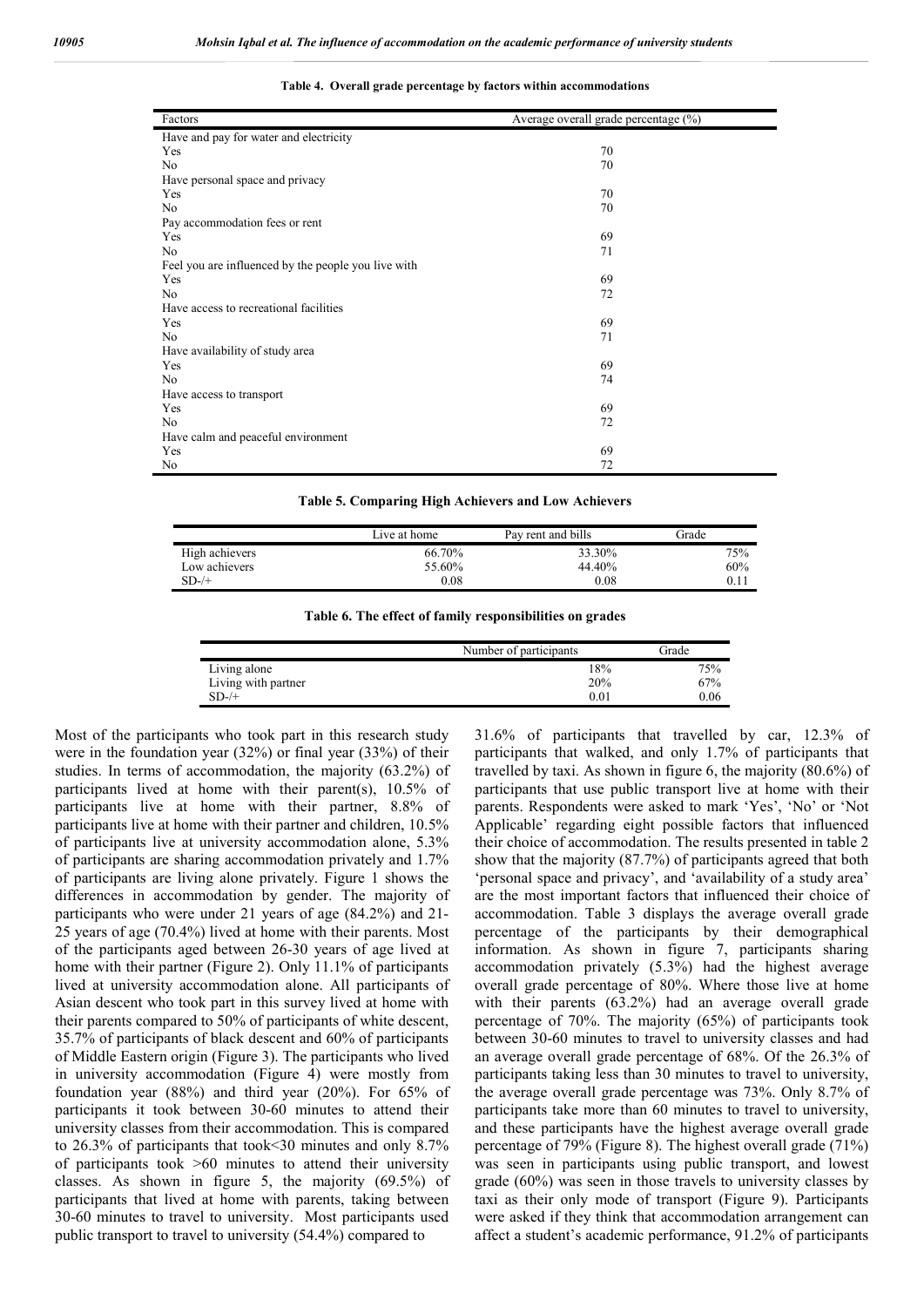believed that accommodation has direct effect. Some further explained that distance/time of travelling to university and having family responsibilities reduce study time. Many students noted that they suffered from increased levels of stress due to the need of paying accommodation fees/rent or water and electricity bills (Table 5).

### **DISCUSSION**

**High achievers:** The data collected showed that only six participants had an overall grade percentage of more than 75%, with equal gender representation. Out of those,50% were of a white descent, 33.3% of a black descent, and 16.7% of Asian origin. In terms of accommodation, 66.7% of participants live at home with their parents, 16.6% of participants live at home with partner and children, and 16.6% of participants live at university accommodation alone. Of these, 16.6% took <30 minutes to travel to university classes, 66.7% of participants took between 30-60 minutes, and 16.6% of participants took >60 minutes. Half of these participants travelled by own car and the other half used public transport. There were 83.3% of participants who had and pay for, water and electricity and have personal space and privacy in their accommodation. However, 66.7% of them pay accommodation fees or rent, and 66.7% of participants feel they are influenced by the people they live with. The majority (66.7%) of participants have access to recreational facilities in their accommodation and availability of a study area. All of the participants have access to transport, and 66.7% of participants have a calm and peaceful environment in their accommodation.

**Low achievers:** There were nine participants who achieved the lowest overall grade percentage of between 50-60%, 66.7% of them were female and 33.3% of them were male. The majority (55.6%) of these participants were between 21-25 years of age, 22.2% were under 21, and 22.2% were between 26-30 years old. The majority (66.7%) were in their third year of their studies, 22.2% were in the second year, and 11.1% were foundation year students. There were three were participants of Asian origin, three were of white descent, one person was of black descent, one was Middle Eastern and two did not disclose their ethnic background. In terms of accommodation, five lived at home with their parents, two lived at home with their partner; one participant lived alone in University accommodation and one shared accommodation privately. The majority (n=8) take between 30-60 minutes to travel to university classes, and one took >60 minutes. Five travelled to university by public transport, and four used their car. The participants disclosed the accommodation factors that influenced their choice of accommodation as being 'don't have and pay for water and electricity'  $(n=6)$ , and 'have personal space and privacy' (n=8). There were 7 participants who did not pay accommodation fees or rent, and 5 who felt influenced by the people they live with. The data showed that eight of these participants had access to recreational facilities, availability of a study area, access to transport, and a calm and peaceful environment in their accommodation.

**Comparing High Achievers and Low Achievers:**  Differences in accommodation and factors within their accommodation between the high achieving and low achieving participants were noted (Table 5). In terms of accommodation, the results suggest participants living independently had higher overall grade percentage compared to those participants that

had responsibilities and were living with a partner or with children (Table 6).

Limitation: This study is one small sample conducted at one University in the West Midlands; therefore, the results obtained from this study do not represent the wider university students' population.

#### **Conclusion and Recommendation**

These findings agree with Simpson and Burnett (2017) who also investigated the association between accommodation and the academic performance of students. They suggested that the amount of time and energy students invest into their education is directly related to academic achievement. Furthermore, they stated that regardless of accommodation, it is important for the school faculty and administrators to work together to ensure the academic success of all students.In terms of accommodation, Universities should work alongside contractors to provide more affordable accommodation with modern facilities in close proximity to the University.

### **REFERENCES**

- Ali, S *et al*. 2013. *Factors Contributing to the Students' Academic Performance: A Case Study of Islamia University Sub-Campus.* Available at: http://pubs.sciepub.com/education/1/8/3/#Cor. Last accessed 02 March 2020.
- Amole, D. 2009. *Residential satisfaction in students' housing.* Available at: https://www.sciencedirect.com /science/article/pii/S0272494408000479. Last accessed 12 December 2019.
- Bender, T., 1988. Universities and cities in medieval Italy. In: Thomas Bender *The University and The City*. New York: Oxford University Press. 13.
- Brenya, E *et al*. 2014. *Accommodation Reforms and Its Effects on Students:* Available at: https://www.researchgate.net/publication/279448263. Last accessed 21 January 2020.
- Chiguvi, D. 2018. *The Effects of Shortage of Accommodation on Student s' Performance in Private Tertiary Institutions in Botswana.* Available at: https:// www.researchgate.net/publication/323935238. Last accessed 02 October 2019.
- Considine, G. and Zappala, G. 2002. *The influence of social and economic disadvantage in the academic performance of school students in Australia.* Available at: https://journals.sagepub.com/doi/10.1177/14407830212875 6543. Last accessed 20 January 2020.
- Crosnoe, R. and Elder, G. 2004. *School Size and the Interpersonal Side of Education: An Examination of Race/Ethnicity and Organizational Context.* Available at: https://onlinelibrary.wiley.com/doi/abs/10.1111/j.0038- 4941.2004.00275.x. Last accessed 20 January 2020.
- Eamon, M.K. 2004. *Social-Demographic, School, Neighbourhood, and Parenting Influences on the Academic Achievement of Latino Young Adolescents.* Available at: https://link.springer.com/article/10.1007%2Fs10964-005- 3214-x#citeas. Last accessed 20 January 2020.
- Escarce, J. 2003. *Socioeconomic Status and the Fates of Adolescents.*Available at: https://www.ncbi.nlm.nih.gov/pmc/articles/PMC1360943/. Last accessed 20 January 2020.